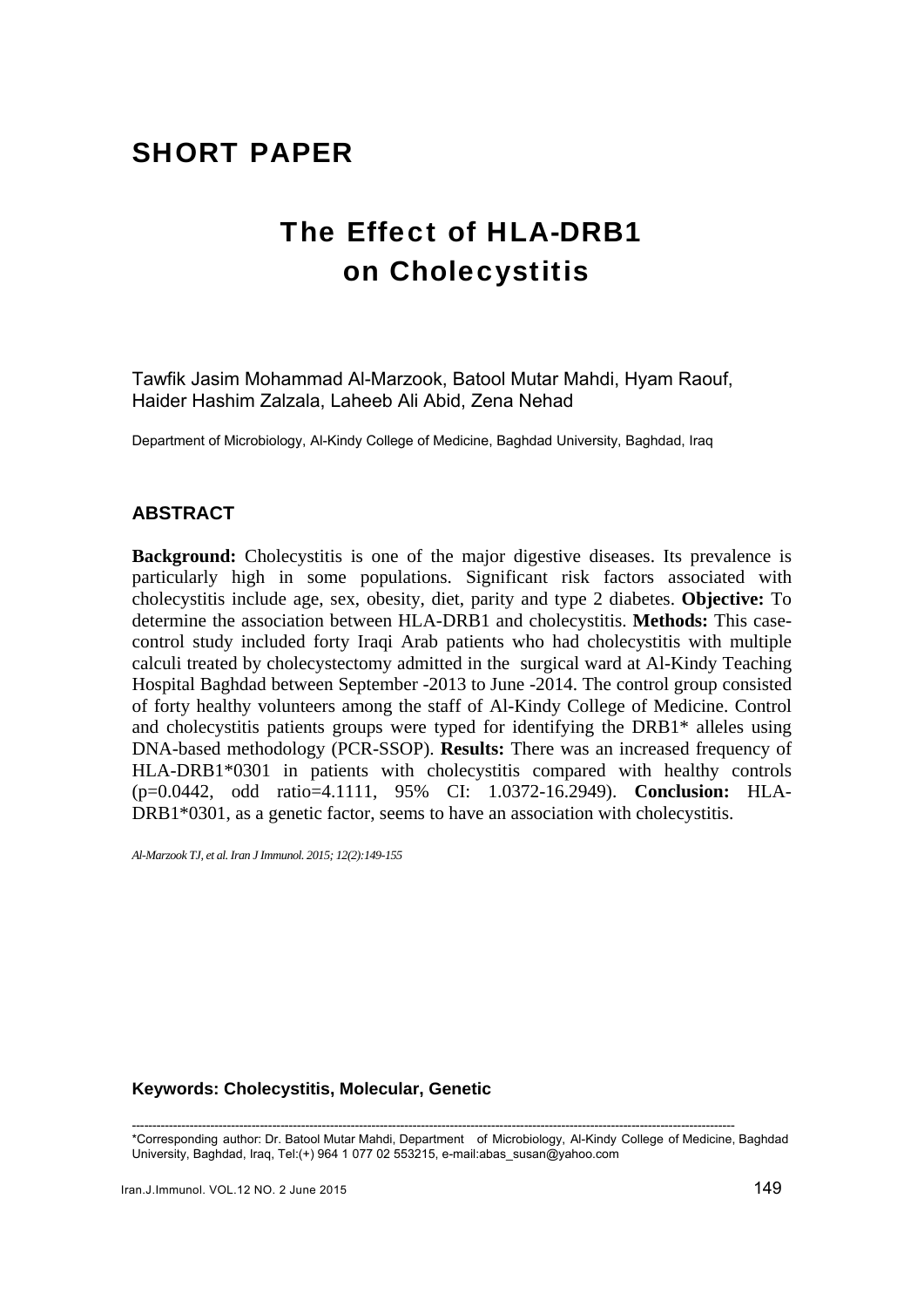### **INTRODUCTION**

Cholecystitis originated from Greek word -*cholecyst*, "gallbladder", combined with the suffix *-itis*, mean "inflammation" means inflammation of the gallbladder, which occurs due to obstruction of the cystic duct with gallstones (cholelithiasis). The blockage of the cystic duct with gallstones results in accumulation of bile and increased pressure within the gallbladder. Multiple factors like concentrated bile, pressure, and secondary infection by gut organisms, predominantly *E. coli* and *Bacteroides* species irritate and damage the gallbladder wall, causing inflammation and swelling of the gallbladder. This leads to reduce normal blood flow to areas of the gallbladder, ending in cell death due to insufficient oxygen supply to tissues (1). There are multiple causes that contribute to this disease like old age more than 60 years, female, pregnancy, hormones replacement therapy for women during the menopause, obesity, rapid weight loss or gain weight, diabetes and Native American or Mexican American ethnicity (2). Genetic factor may play a role in causation of disease because around 50%-70% of cholecystitis patients have a positive family history of the disease (3). Epidemiologic studies have concerned several environmental factors and common genetic elements in gallstone formation. Genetic factors that influence gallstone formation have been elaborated from linkage studies of twins, families, and ethnicities with gall stone formation (4). Human leukocytes antigens (HLA) is one of the genetic factor that predispose to cholecystitis, studies into the genetic characteristics of patients with chronic cholecystitis made the significance of hereditary load in the development of cholecystitis and to identify genetic markers (B (III) blood group), type Hp 1-1, HLA-A3, HLA-A30 and HLA-B5, as well genetic protectors (O(I) blood group), HLA-B8, HLA-B14 of the disease (5). The importance of HLA-DRB1 that belongs to the HLA class II beta chain. The class II molecule is a heterodimer consisting of two chains an alpha (DRA) and a beta chain (DRB), both anchored in the membrane of the cell wall. HLA DRB1 plays a central role in the immune system by presenting peptides derived from extracellular proteins and the Class II molecules are expressed in cell wall of antigen presenting cells B lymphocytes, dendritic cell and macrophages. The beta chain is approximately 26-28 kDa and is encoded by 6 exons. Exon one encodes the leader peptide; exons 2 and 3 encode the two extracellular domains; exon 4 encodes the transmembrane domain; and exon 5 encodes the cytoplasmic tail. Within the DR molecule the beta chain contains all the polymorphisms of HLA that specifying the peptide binding specificities. Allelic variants of DRB1 are linked with many diseases.

In our study we try to confirm the genetic burden of HLA\*DRB1 in the development of cholecystitis with gall stone formation in Iraqi Arab Muslims patients which manifests itself in greater significance of hereditary burden and greater power of association with genetic markers of the disease.

## **MATERIALS AND METHODS**

A case-control comparative study included forty Iraqi Arab Muslims patients who had cholecystitis with multiple calculi treated by cholecystectomy diagnosed by their physician admitted in the surgical ward at Al-kindy Teaching Hospital between September -2013 to June -2014. Their age of patients group was ranged from 20-45 years and. Males were 50% and the rests were females. The inclusion criteria to select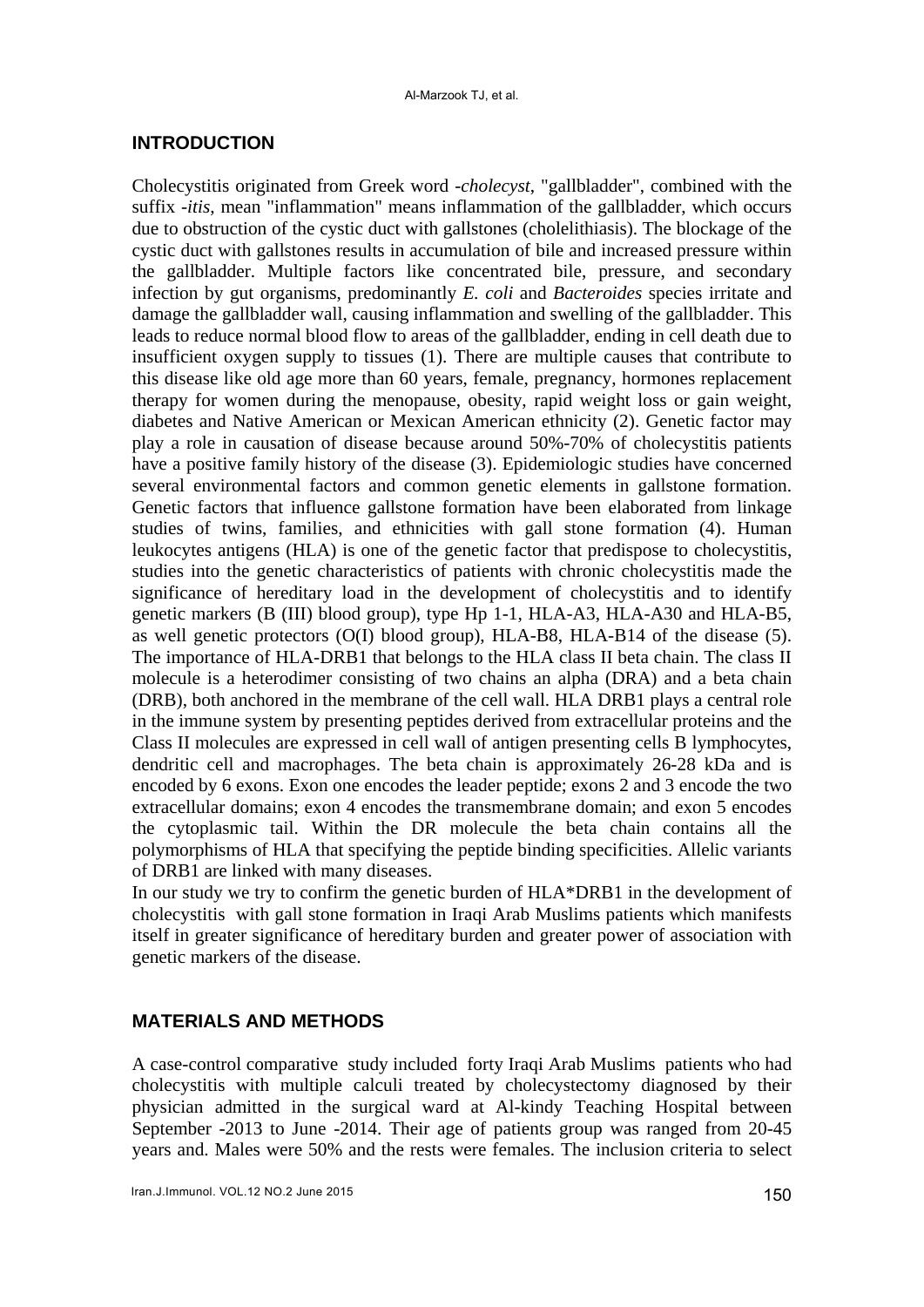the patients were complaining from acute upper and right abdominal pain with tenderness, involuntary guarding under the right hypochondrium and/or in the flank; fever higher than 38°C, leukocytosis greater than  $10 \times 10^9$ /L or both, and ultrasonographic symptoms showed thickened and edematous gallbladder wall, presence of gallstones, ultrasonographic Murphy's sign positive. Exclusion criteria were acute cholangitis, other acute inflammation like acute pancreatitis, hematological disorder, anticoagulant treatment, thromboembolic disorders, renal, hepatic, rheumatic or vascular disease, pregnancy, malignancy and immunosuppressive therapy.

The second control group consisted from forty healthy volunteers among the staff of Al-Kindy College of Medicine that did not have any abdominal disorders whether recent or previously and had negative family history for this diseases or other diseases. The control group was ethnically similar to patients group; their ages were ranged from 20- 48 years and fifty percent of them were males and rest was females. They are age and sex matched.

The Scientific and Ethical Committee of Al-Kindy Medical College and Medical City Hospital had approved the study. Informed consent was obtained from all patients and control group.

HLA genotyping: Peripheral venous blood samples from patients and control groups were collected in ethylenediaminetetraacetic acid-containing tubes and then stored at - 20°C until testing for class II- HLA-DRB1. Genomic DNA was extracted using Promega DNA extraction Kit- USA. DNA product was verified by electrophoresis in a 2% agarose gel containing ethidium bromide and was visualized under UV light. Locusand allele-specific amplification of genomic DNA were performed for DRB1. Amplification and Hybridization was performed using a panel of sequence-specific oligonucleotide probes (SSOP) using HLA-DRB1 amplification and hybridization kits (SSO HLA type DRB1 plus and Mastermix for HLA type DRB1 Amp plus kits - Innogenetics-Belgium) using automated method by AutoLipa–48 Innogenetics-Belgum. The results were interpreted using LiRas version-5.0 software- Innogenetics-Belgium.

**Statistical Analysis.** was done using using MiniTab version. 3.0 software. The distribution of HLA alleles in patients and control groups were compared using chisquare for continuous variable. Fisher's exact test was used when necessary. In each comparison, the odds ratio (OR) along with the 95% confidence interval (95% CI) was used. P-value less than 0.05 were considered statistically significant. The Bonferoni inequality method was used to correct for each comparison. The threshold for significance of a deviation for the HLA-DRB1 alleles was given by a corrected p value of  $< 0.004545$ .

## **RESULTS and DISCUSSION**

Cholecystitis is a multifactorial origins due to interaction between environment and genetic factors and associated with high morbidity that affects the economy and public health (6). Chromosomal aberrations confined on chromosome 1's long arm and translocation from the long arm of chromosome 4 to the long arm of chromosome 6 may cause gall bladder cancer (7).

Control and cholecystitis patients groups were typed for identifying the DRB1\* alleles using DNA-based methodology (PCR-SSOP). Allele's frequencies of HLA-DRB1 for cholecystitis patients and control group are shown in Table1.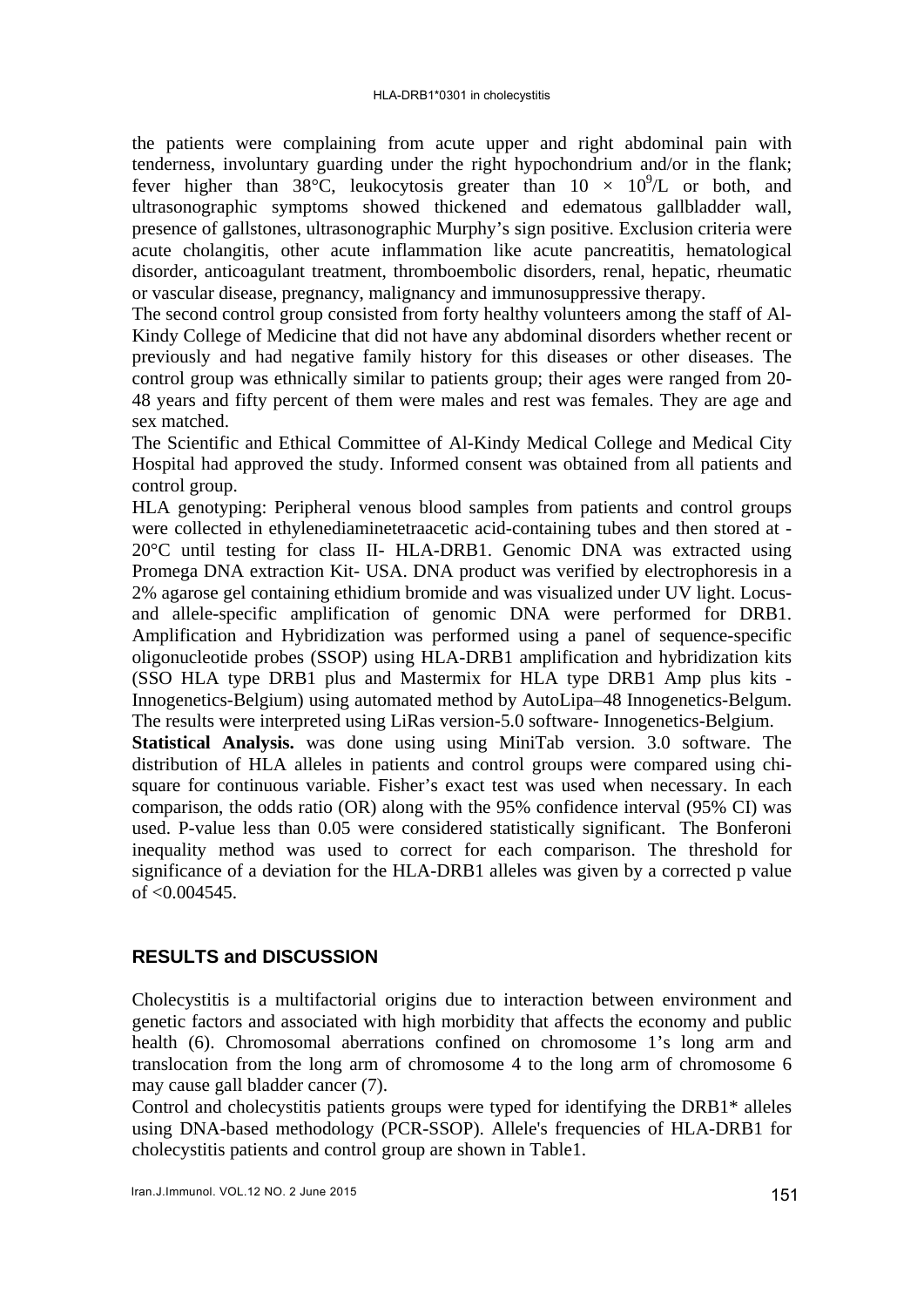| HLA-DRB1*<br>alleles | cholecystitis patients<br>group, No.=40 $(\% )$ |                  |                             | <b>Healthy control</b><br>group, No.= $40$ (%) | Odds ratio<br>(95% confidence interval) | P Value<br>After correction |
|----------------------|-------------------------------------------------|------------------|-----------------------------|------------------------------------------------|-----------------------------------------|-----------------------------|
| 02:03                | $\boldsymbol{0}$                                | $\boldsymbol{0}$ | 3                           | $7.5$                                          | na                                      | na                          |
| 03:01                | 10                                              | 25               | 3                           | 7.5                                            | 4.1111<br>1.0372 to 16.2949             | P < 0.0442                  |
| 03:06                | $\overline{4}$                                  | 10               | 5                           | 12.5                                           | na                                      | na                          |
| 04:03                | $\sqrt{2}$                                      | $\sqrt{5}$       | $\boldsymbol{0}$            | $\boldsymbol{0}$                               | na                                      | na                          |
| 04:18                | $\overline{2}$                                  | 5                | $\mathbf{1}$                | 2.5                                            | 2.0714                                  |                             |
|                      |                                                 |                  |                             |                                                | 0.1777 to 24.1495                       | 0.5611                      |
| 04:04                | $\overline{2}$                                  | $\sqrt{5}$       | $\sqrt{2}$                  | $\sqrt{5}$                                     | 1.00<br>0.1315 to 7.6049                | 1.00                        |
| 04:22                | $\overline{2}$                                  | 5                | $\boldsymbol{0}$            | $\boldsymbol{0}$                               | na                                      | na                          |
| 07:01                | 8                                               | 20               | 8                           | 20                                             | 1.00                                    | 1.00                        |
|                      |                                                 |                  |                             |                                                | 0.3184 to 3.1405                        |                             |
| 08:02                | $\overline{4}$                                  | 10               | $\ensuremath{\mathfrak{Z}}$ | 7.5                                            | na                                      | na                          |
| 0825                 | $\overline{c}$                                  | $\sqrt{5}$       | $\boldsymbol{0}$            | $\boldsymbol{0}$                               | na                                      | na                          |
| 10:01                | $\overline{c}$                                  | 5                | $\boldsymbol{0}$            | $\boldsymbol{0}$                               | na                                      | na                          |
| 11:01                | 6                                               | 15               | 7                           | 17.5                                           | 0.8319<br>0.2528 to 2.7374              | P<0.7620                    |
| 11:02                | $\overline{4}$                                  | 10               | $\mathfrak{Z}$              | 7.5                                            | 1.3704<br>0.2863 to 6.5587              | P<0.6933                    |
| 11:03                | $\boldsymbol{0}$                                | $\boldsymbol{0}$ | $\mathfrak s$               | 12.5                                           | na                                      | na                          |
| 11:12                | 6                                               | 15               | $\boldsymbol{0}$            | $\boldsymbol{0}$                               | na                                      | na                          |
| 11:16                | $\overline{2}$                                  | 5                | 5                           | 12.5                                           | 0.3684<br>0.0671 to 2.0226              | P<0.2504                    |
| 12:09                | $\boldsymbol{0}$                                | $\boldsymbol{0}$ | $\overline{4}$              | 10                                             | na                                      | na                          |
| 13:01                | 12                                              | 30               | $\boldsymbol{0}$            | $\boldsymbol{0}$                               | na                                      | na                          |
| 13:05                | $\boldsymbol{0}$                                | $\boldsymbol{0}$ | $\ensuremath{\mathfrak{Z}}$ | 7.5                                            | na                                      | na                          |
| 13:12                | $\overline{2}$                                  | 5                | 5                           | 12.5                                           | 0.3684<br>0.0671 to 2.0226              | P<0.2504                    |
| 13:22                | $\overline{4}$                                  | 10               | $\mathfrak{Z}$              | 7.5                                            | 1.3704<br>0.2863 to 6.5587              | P<0.6933                    |
| 13:119               | $\boldsymbol{0}$                                | $\boldsymbol{0}$ | $\mathfrak{Z}$              | 7.5                                            | na                                      | na                          |
| 14:01                | $\overline{c}$                                  | 5                | 3                           | 7.5                                            | 0.6491                                  | P<0.6463                    |
|                      |                                                 |                  |                             |                                                | 0.1025 to 4.1102                        |                             |
| 14:02                | $\boldsymbol{0}$                                | $\boldsymbol{0}$ | $\mathfrak{Z}$              | $7.5\,$                                        | na                                      | na                          |
| 14;16                | $\boldsymbol{0}$                                | $\boldsymbol{0}$ | $\ensuremath{\mathfrak{Z}}$ | 7.5                                            | na                                      | na                          |
| 14:57                | $\boldsymbol{0}$                                | $\boldsymbol{0}$ | 5                           | 12.5                                           | $\operatorname{na}$                     | na                          |
| 15:01                | $\overline{c}$                                  | 5                | $\mathfrak{Z}$              | $7.5$                                          | 0.6491<br>0.1025 to 4.1102              | P<0.6463                    |
| 15:10                | $\overline{2}$                                  | 5                | $\boldsymbol{0}$            | $\boldsymbol{0}$                               | $\operatorname{na}$                     | na                          |

**Table 1. Human leukocytes antigens (HLA-DRB1) alleles frequencies in patients with cholecystitis and healthy control groups.** 

na=not applicable

The threshold for significance of a deviation was given by a corrected p value of  $<$  0.004545.

There was an increased frequency of HLA-DRB1\*03:01 in patients with cholecystitis compared with healthy controls (p=0.0442, odd ratio=4.1111, 95% CI: 1.0372- 16.2949); also There is increase in the HLA-DRB1\* 13:01 in patients with cholecystitis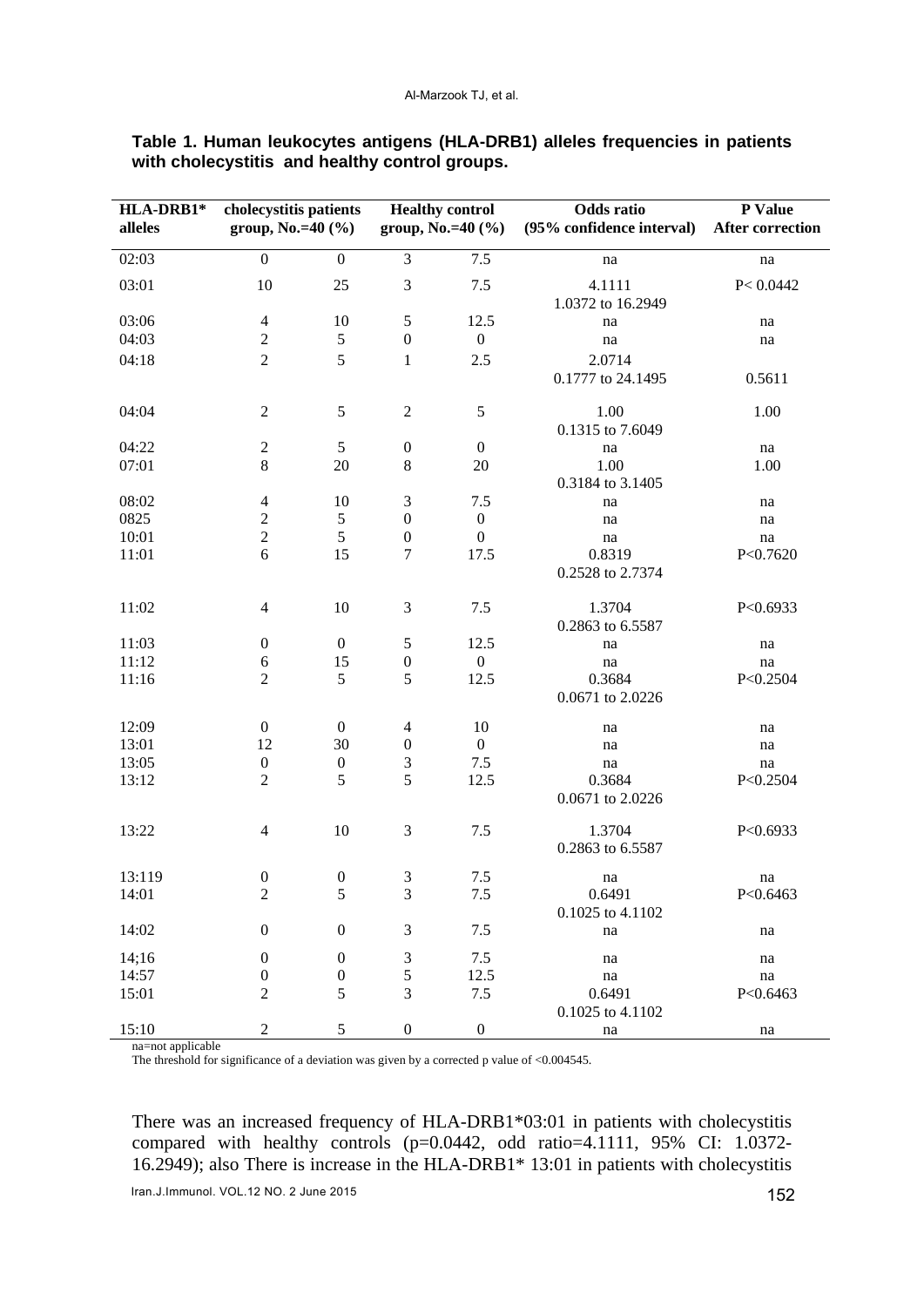while the control group did not have this allele, thus this allele is predisposing allele to diseases development. As shown in Table 2, the highest frequensies belong to HLA-DRB1\*03:01 and HLA-DRB1\*13:01 that are 0.14 and 0.16, respectively.

|                   | cholecystitis patients group | Healthy control group |  |
|-------------------|------------------------------|-----------------------|--|
| HLA-DRB1* alleles | $No.=40$                     | $No.=40$              |  |
|                   | Gene frequency               | Gene frequency        |  |
| 02:03             | 0.00                         | 0.04                  |  |
| 03:01             | 0.14                         | 0.04                  |  |
| 03:06             | 0.05                         | 0.06                  |  |
| 04:03             | 0.02                         | 0.00                  |  |
| 04:18             | 0.02                         | 0.01                  |  |
| 0404              | 0.02                         | 0.02                  |  |
| 04:22             | 0.02                         | 0.00                  |  |
| 07:01             | 0.10                         | 0.10                  |  |
| 08:02             | 0.05                         | 0.04                  |  |
| 0825              | 0.02                         | 0.00                  |  |
| 10:01             | 0.02                         | 0.00                  |  |
| 11:01             | 0.07                         | 0.09                  |  |
| 11:02             | 0.05                         | 0.04                  |  |
| 11:03             | 0.00                         | 0.06                  |  |
| 11:12             | 0.07                         | 0.00                  |  |
| 11:16             | 0.02                         | 0.06                  |  |
| 12:09             | 0.00                         | 0.05                  |  |
| 13:01             | 0.16                         | 0.00                  |  |
| 13:05             | 0.00                         | 0.04                  |  |
| 13:12             | 0.02                         | 0.06                  |  |
| 13:22             | 0.05                         | 0.04                  |  |
| 13:119            | 0.00                         | 0.04                  |  |
| 14:01             | 0.02                         | 0.04                  |  |
| 14:02             | 0.00                         | 0.04                  |  |
| 14;16             | 0.00                         | 0.04                  |  |
| 14:57             | 0.00                         | 0.06                  |  |
| 15:01             | 0.02                         | 0.04                  |  |
| 15:10             | 0.02                         | 0.00                  |  |

## **Table 2. Human leukocytes antigens (HLA-DRB1) gene frequencies in patients with cholecystitis and healthy control groups.**

In our study, we demonstrated the role of chromosome 6 in gallbladder disease by HLA typing. We found that HLA-DRB1\*13:01 is significantly higher than control group. Other study found that HLA A3, HLA A30, HLA B5, HLA B8 and HLA B14 are associated with this disease (5). Other studies had demonstrated the crucial role of this antigen presenting cells in assessing the activity of the immune system. The HLA-DR antigen expression on macrophages and monocytes plays an important role in antigen presentation to T-helper lymphocytes (8). In fact, these cells require both HLA-DR and exogenic antigens on the macrophage surface to initiate proliferation. Thus, HLA-DR is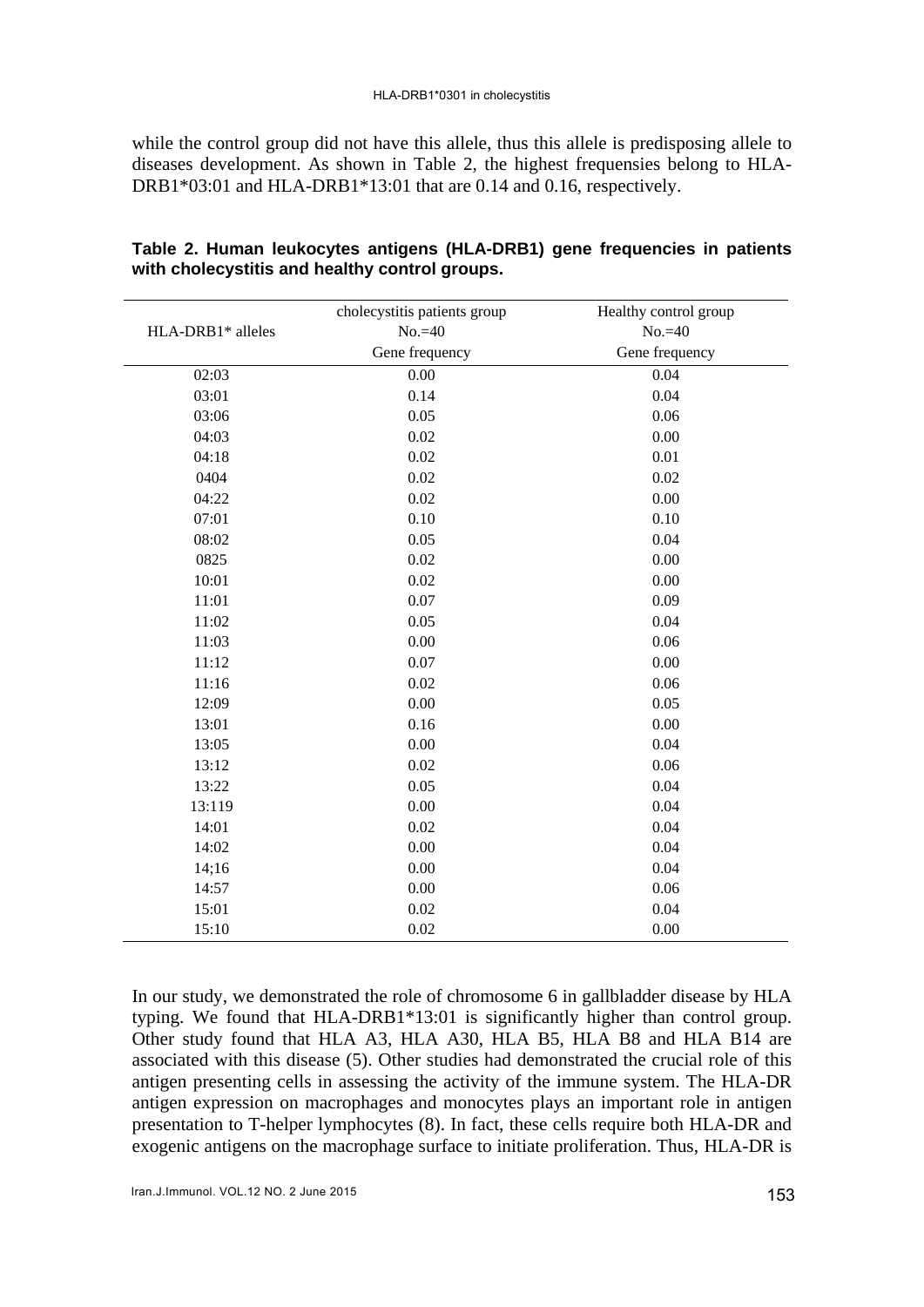a major histocompatibility complex class II cell surface receptor that is up-regulated in response to signaling during an infection. Therefore, decrease of human leukocyte antigen-DR leading to increased gallbladder inflammation and sepsis (9). The Cholecystitis pattern of genotypic variability in an admixed population is a function of the gene frequencies of the original contributing parental populations, the number of loci involved in a trait of interest, the mating pattern relative to those loci and the amount of admixture between populations. Native peoples of the New World, including Amerindians and admixed Latin Americans such as Mexican-Americans, are highly susceptible to Cholecystitis. This pattern differs from that generally associated with Westernization, which suggests a gene-environment interaction (10). Among women with Cholecystitis, the risk is highest among American Indians, followed by Hispanics, non-Hispanic whites, and non-Hispanic blacks. Men differ from women by having lower risk in all ethnic groups and by having a similar prevalence between Hispanics and non-Hispanic whites. Genetic markers have not been identified that would explain differences in risk among ethnic groups (11). Patients with HLA typing haplotype HLA-B\*07 and DRB1\*15 have a higher level of IgG4 in patients with primary sclerosing cholangitis (12). In our study, we found an alleles with high number like HLA-DRB1\* 13:119 and 14:57. This may be new alleles or ambiguous allele that assign with high number. According to IMGT/HLA, these two alleles occur in Native Indian.

In conclusions, genetic factor especially HLA-DRB1\*03:01 had an association with Cholecystitis.

## **ACKNOWLEDGEMENTS**

We would like to thank Iraqi Research and Development Department, Ministry of Higher Education and Scientific Research for their support. Our thanks extended to the Baghdad University and Al-Kindy College of Medicine who facilitated this study.

## **REFERENCES**

- 1. Glasgow RE, Mulvihill SJ. Treatment of gallstone disease. In: Feldman M, Friedman LS, Brandt LJ, eds. *Sleisenger & Fordtran's Gastrointestinal and Liver Disease*. 9th ed. Philadelphia, Pa: Saunders Elsevier; 2010:chap 66.
- 2. Weiss KM, Ferrell RE, Hanis CL, Styne PN. Genetics and epidemiology of gallbladder disease in New World native peoples. Am J Hum Genet. 1984; 36:1259-78.
- 3. Chuang SC, Hsi E, Lee KT. Genetics of gallstone disease. Adv Clin Chem. 2013; 60:143-85.
- 4. Evseeva IV. The determination in the polyclinic of the genetic risk for the development of chronic cholecystitis. Ter Arkh. 1994; 66:67-70.
- 5. Festi D, Dormi A, Capodicasa S, Staniscia T, Attili AF, Loria P, et al. Incidence of gallstone disease inItaly: results from a multicenter, population-based Italian study (the MICOL project). World J Gastroenterol. 2008, 14:5282-9.
- 6. Dixit R, Kumar P, Tripathi R, Baus S, Mishra R, Shukla VK. Chromosomal structural analysis in carcinoma of the gallbladder. World J Surg Oncol. 2012, 10:198.
- 7. Neefjes JJ, Ploegh HL. Intracellular transport of MHCclass II molecules. Immunol Today. 1992; 13:179-84.
- 8. Sista F, Schietroma M, Santis GD, Mattei A, Cecilia EM, Piccione F, Leardi S, Carlei F, Amicucci G. Systemic inflammation and immune response after laparotomy vs laparoscopy in patients with acute cholecystitis, complicated by peritonitis. World J Gastrointest Surg. 2013; 5:73- 82.